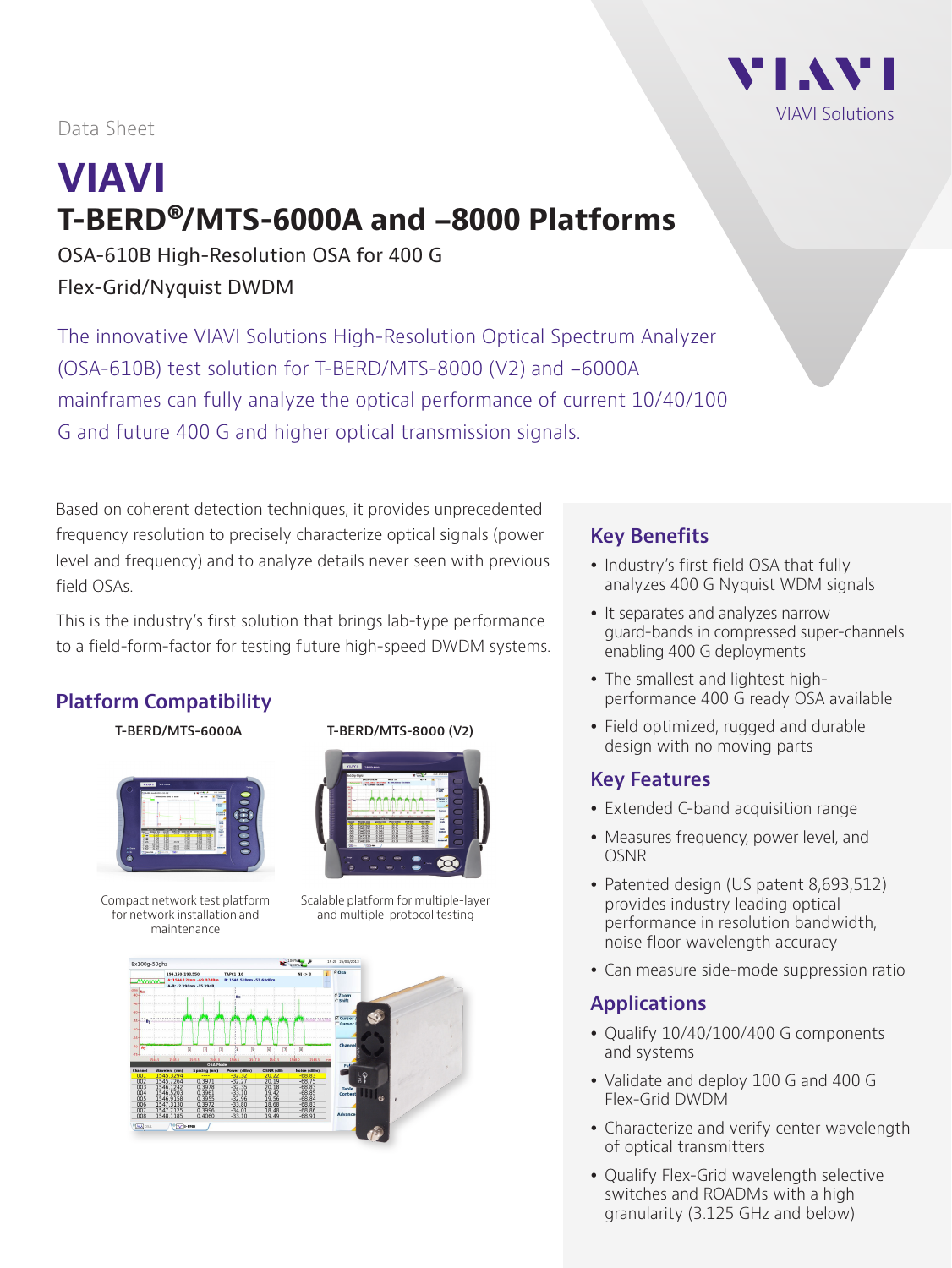# **Specifications (typical at 25°C)**

| <b>Optical Interfaces</b>                                        |                                                                  |  |  |  |  |  |  |
|------------------------------------------------------------------|------------------------------------------------------------------|--|--|--|--|--|--|
| Input                                                            | SMF9/125 µm single-mode fiber                                    |  |  |  |  |  |  |
| Interchangeable optical<br>connectors                            | FC, SC, DIN                                                      |  |  |  |  |  |  |
| General                                                          |                                                                  |  |  |  |  |  |  |
| Weight                                                           | 500 g (1.1 lb)                                                   |  |  |  |  |  |  |
| Dimensions (w $\times$ h $\times$ d)                             | 213 x 124 x 32 mm (8.38 x 4.88 x 1.26 in)                        |  |  |  |  |  |  |
| Environmental                                                    |                                                                  |  |  |  |  |  |  |
| <b>Temperature</b>                                               |                                                                  |  |  |  |  |  |  |
| Operating                                                        | 0°C to +40°C (32°F to 104°F)                                     |  |  |  |  |  |  |
| Storage                                                          | $-20^{\circ}$ C to +60°C ( $-4^{\circ}$ F to 140°F)              |  |  |  |  |  |  |
| Humidity                                                         | 95% without condensing                                           |  |  |  |  |  |  |
| EMI/ESD                                                          | CE compliant                                                     |  |  |  |  |  |  |
| <b>EOSA610</b>                                                   |                                                                  |  |  |  |  |  |  |
| Optical frequency<br>(wavelength) range                          | 196.65 - 190.7 THz (1524.5 - 1572.06 nm)                         |  |  |  |  |  |  |
| Absolute uncertainty of<br>frequency (wavelength) <sup>1,2</sup> | $\pm$ 370 MHz ( $\pm$ 3 pm)                                      |  |  |  |  |  |  |
| Frequency resolution                                             | 300 MHz (2.4 pm)                                                 |  |  |  |  |  |  |
| Minimum signal<br>separation                                     | 2 GHz (16 pm)                                                    |  |  |  |  |  |  |
| Input power range<br>(in 300 MHz bandwidth) <sup>3</sup>         | -65 dBm to +10 dBm                                               |  |  |  |  |  |  |
| Max. safe total input<br>power <sup>4</sup>                      | $+17$ dBm                                                        |  |  |  |  |  |  |
| Close-in dynamic range                                           | >40 dB at $\pm 8$ pm ( $\pm 1$ GHz)<br>>50 dB at ±16 pm (±2 GHz) |  |  |  |  |  |  |
| Noise floor                                                      | -84 dBm                                                          |  |  |  |  |  |  |
| Spurious-free dynamic<br>range                                   | >45 dB                                                           |  |  |  |  |  |  |
| Absolute uncertainty of<br>power level <sup>1,2,5</sup>          | $\pm 0.5$ dB                                                     |  |  |  |  |  |  |
| Display resolution                                               | $0.01$ dB                                                        |  |  |  |  |  |  |
| Return loss                                                      | >50 dB                                                           |  |  |  |  |  |  |
| Measurement time <sup>6</sup>                                    | minimum 1 s (per channel)                                        |  |  |  |  |  |  |
| Measurement statistics                                           | Delta wavelength, delta power,<br>delta OSNR                     |  |  |  |  |  |  |

1. Over the entire frequency range. Coarse mode disabled

2. Average of 5 consecutive sweeps

3. Power of unmodulated single-frequency laser or peak power of modulated signal in 300 MHz optical bandwidth

4. Total power for all input signals

5. At –20 dBm input power

6. Over 50 GHz sweep range, no averaging

# **Ordering Information**

| <b>Description</b>                                                     | <b>Part Number</b> |  |  |
|------------------------------------------------------------------------|--------------------|--|--|
| High-resolution spectrum analysis module with<br>extended C band - PC  | $FCS4610B-PC$      |  |  |
| High-resolution spectrum analysis module with<br>extended C band - APC | FOSA610B-APC       |  |  |